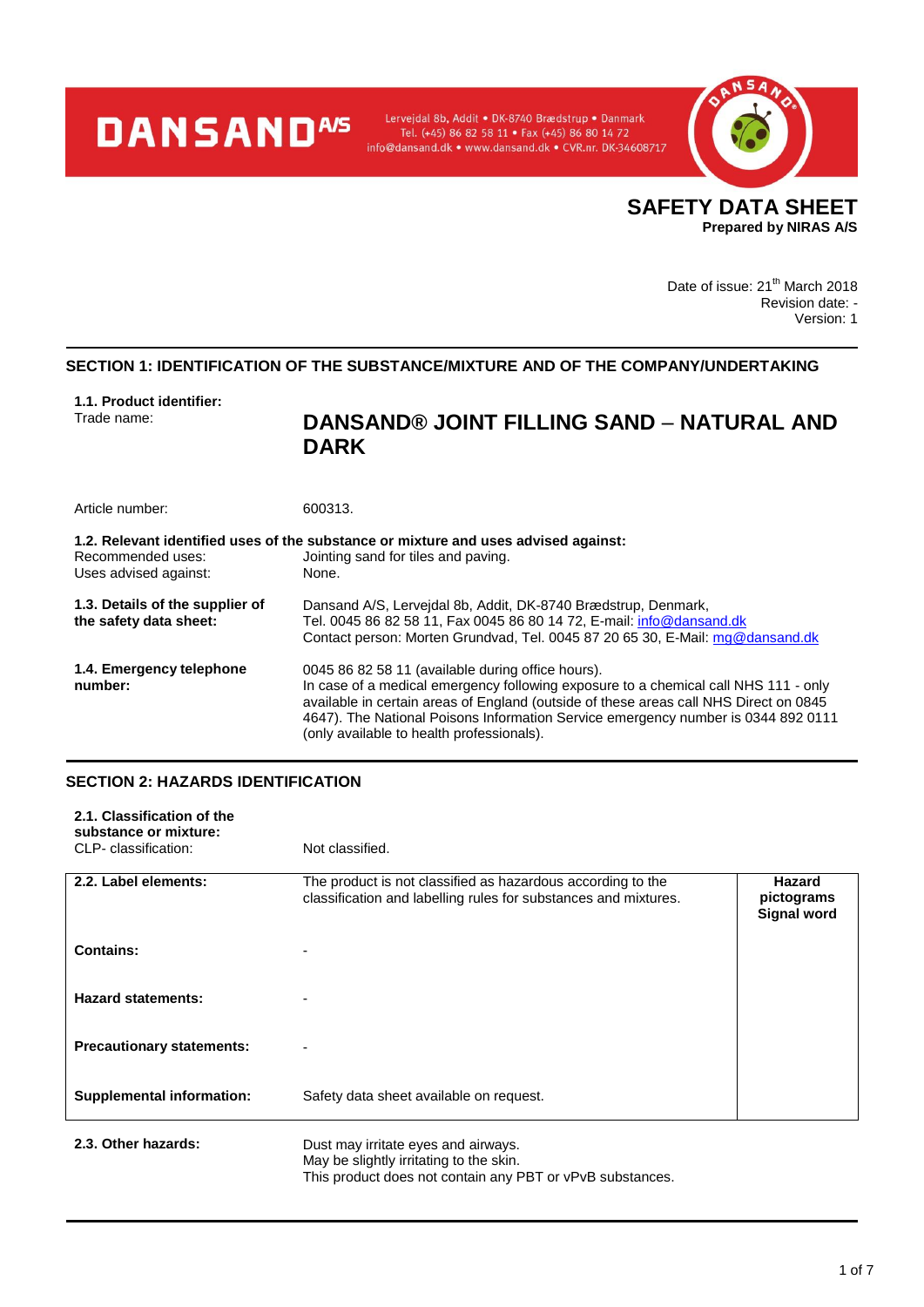# **SECTION 3: COMPOSITION/INFORMATION ON INGREDIENTS**

## **3.2. Mixtures:**

| <b>REACH</b><br>reg.no. | CAS no.<br>EC no.       | Chemical name                                                                                        | %     | CLP- classification                                        | Note: |
|-------------------------|-------------------------|------------------------------------------------------------------------------------------------------|-------|------------------------------------------------------------|-------|
|                         | 14808-60-7<br>238-878-4 | Quartz, not respirable                                                                               | >92.5 | None                                                       | 13    |
|                         |                         | The product contains no<br>respirable dust (particle size less<br>than $0.005$ mm: $0\%$ at delivery |       |                                                            |       |
| 01-2119448725<br>-31    | 1344-09-8<br>215-687-4  | Sodium silicate                                                                                      | < 5   | Skin Irrit. 2;H315<br>Eye Irrit. 2; H319<br>STOT SE 3:H335 |       |

13) Substance with national workplace exposure limit.

For full text of Hazard-statements: see section 16.

#### **SECTION 4: FIRST AID MEASURES**

#### **4.1. Description of first aid measures**

| Inhalation:                                                                            | Seek fresh air. If necessary wash out mouth with water and blow nose thoroughly.                                        |
|----------------------------------------------------------------------------------------|-------------------------------------------------------------------------------------------------------------------------|
| Ingestion:                                                                             | Rinse mouth with water. Seek medical attention if symptoms persist.                                                     |
| Skin:                                                                                  | Wash skin with water and apply fat cream if necessary.                                                                  |
| Eyes:                                                                                  | Rinse immediately with water. Open eyes wide. Remove any contact lenses. Seek<br>medical advice if irritation persists. |
| Burns:                                                                                 | Not relevant.                                                                                                           |
| <b>Other information:</b>                                                              | When obtaining medical advice, show the safety data sheet or label.                                                     |
| 4.2. Most important symptoms<br>and effects, both acute and<br>delayed:                | Dust may irritate eyes and airways.                                                                                     |
| 4.3. Indication of any immediate<br>medical attention and special<br>treatment needed: | No special immediate treatment required.                                                                                |

#### **SECTION 5: FIREFIGHTING MEASURES**

| 5.1. Extinguishing media:                                      |                                                                                                                                                                                                          |
|----------------------------------------------------------------|----------------------------------------------------------------------------------------------------------------------------------------------------------------------------------------------------------|
| Suitable extinguishing media:                                  | The product is not combustible.<br>Use extinguishing media appropriate to surrounding fire conditions.                                                                                                   |
| Unsuitable extinguishing media:                                | None.                                                                                                                                                                                                    |
| 5.2. Special hazards arising<br>from the substance or mixture: | None known.                                                                                                                                                                                              |
| 5.3. Advice for firefighters:                                  | Coordinate with fire in surroundings. If there is a risk of exposure to vapour and fumes,<br>wear a full-face positive-pressure self-contained breathing apparatus and gloves<br>resistant to chemicals. |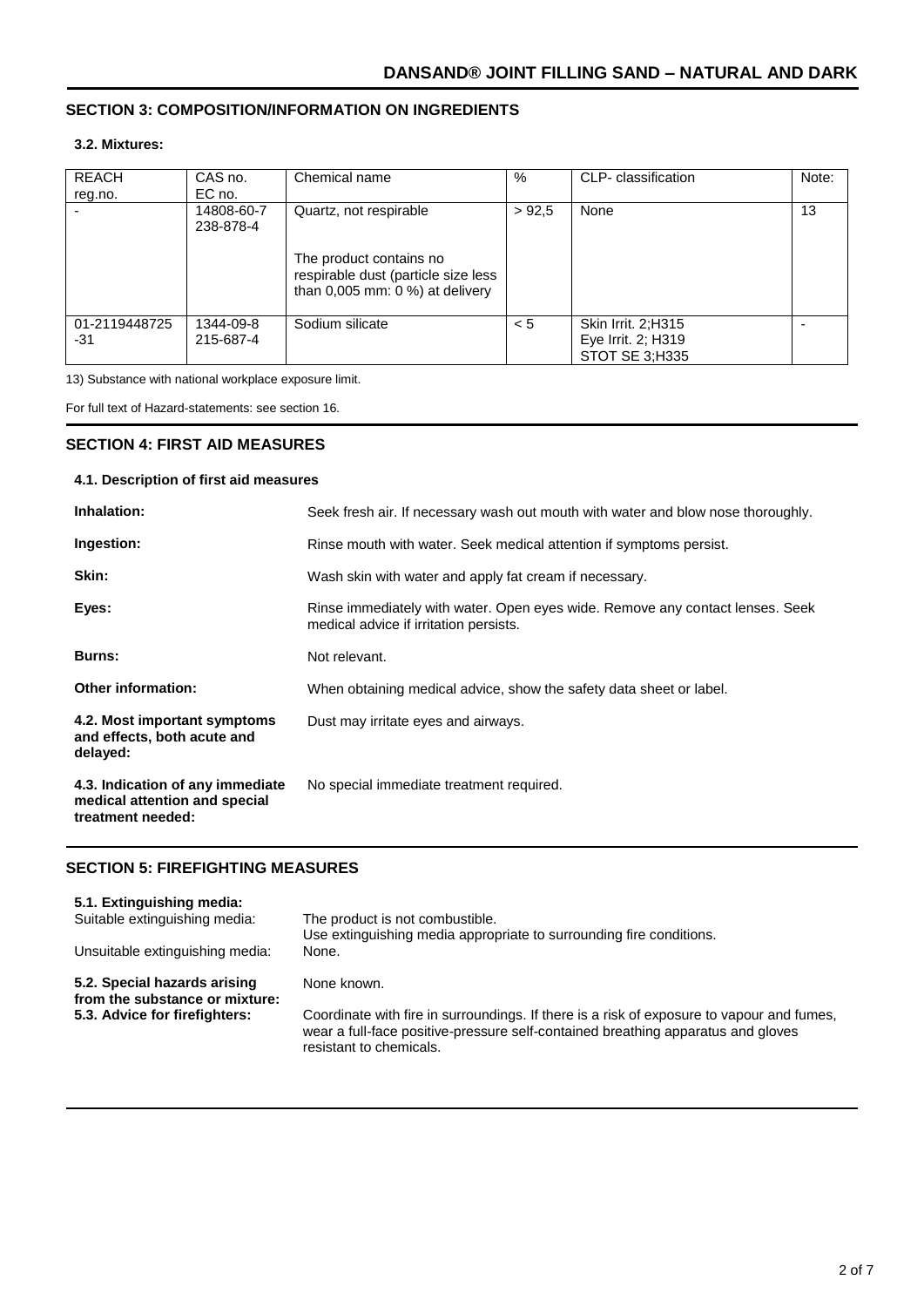# **SECTION 6: ACCIDENTAL RELEASE MEASURES**

| 6.1. Personal precautions,<br>protective equipment and<br>emergency procedures: | Use tight fitting goggles if dust is generated.<br>In case of risk of inhalation of dust, use respiratory protective equipment. |
|---------------------------------------------------------------------------------|---------------------------------------------------------------------------------------------------------------------------------|
| 6.2. Environmental precautions:                                                 | Do not discharge into drains or water courses.                                                                                  |
| 6.3. Methods and material for                                                   | Sweep up/collect spillage for possible reuse or transfer to suitable waste containers.                                          |
| containment and cleaning up:                                                    | Avoid dust generation. Dampen spillage with water if necessary.                                                                 |
| 6.4. Reference to other                                                         | See section 8 for type of protective equipment.                                                                                 |
| sections:                                                                       | See section 13 for instructions on disposal.                                                                                    |

# **SECTION 7: HANDLING AND STORAGE**

| 7.1. Precautions for safe<br>handling:                                   | Avoid inhaling dust.<br>Avoid dust generation.<br>Avoid contact with eyes.<br>See section 8 for information about precautions for use and personal protective<br>equipment.<br>Eye wash should be available. |
|--------------------------------------------------------------------------|--------------------------------------------------------------------------------------------------------------------------------------------------------------------------------------------------------------|
| 7.2. Conditions for safe<br>storage, including any<br>incompatibilities: | Store in a dry place.                                                                                                                                                                                        |
| 7.3. Specific end use(s):                                                | Specific end use – see section 1.                                                                                                                                                                            |

#### **SECTION 8: EXPOSURE CONTROLS/PERSONAL PROTECTION**

#### **8.1. Control parameters:**

#### **Occupational exposure limit value**

| Compliance with the stated occupational exposure limits may be checked by |
|---------------------------------------------------------------------------|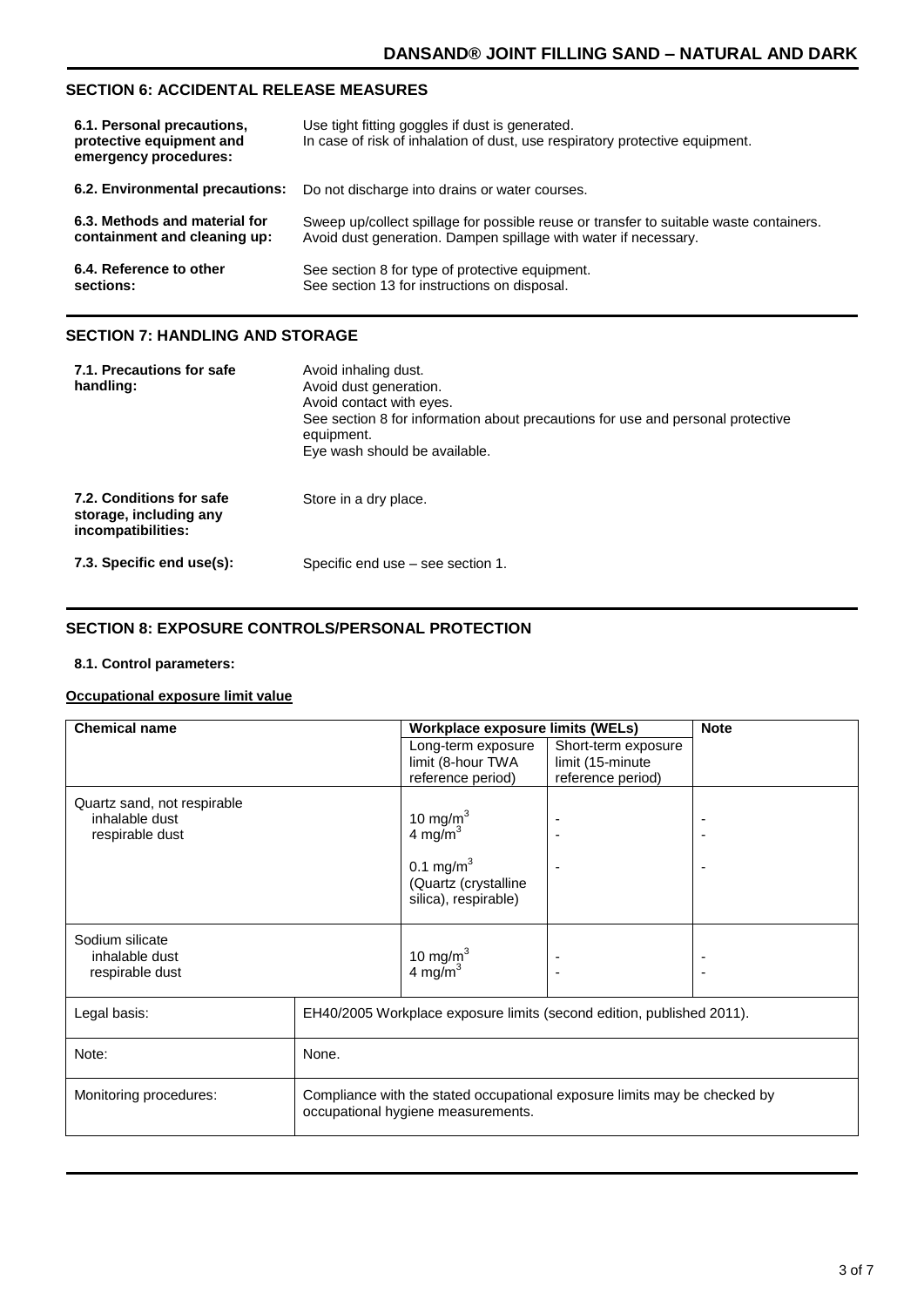| 8.2. Exposure controls                     |                                                                                                                                |
|--------------------------------------------|--------------------------------------------------------------------------------------------------------------------------------|
| Appropriate engineering<br>controls:       | Provide adequate ventilation.                                                                                                  |
|                                            | Personal protective equipment should be worn as indicated below.                                                               |
|                                            | Wash hands before breaks, eating, toilet visits and after work. Use mild soap and water<br>and apply skin cream after washing. |
| Personal protective equipment              |                                                                                                                                |
| <b>Eye/face protection:</b>                | Wear tight fitting safety goggles if work is dusty.                                                                            |
| <b>Skin protection:</b>                    | For prolonged or repeated skin contact the use of plastic or rubber gloves is advisable.                                       |
| <b>Respiratory protection:</b>             | Wear a half mask or full face mask with P2 or P3 filter if work is dusty.                                                      |
| <b>Environmental exposure</b><br>controls: | No special requirements.                                                                                                       |

# **SECTION 9: PHYSICAL AND CHEMICAL PROPERTIES**

#### **9.1. Information on basic physical and chemical properties**

| Appearance:                                             | Coarse-grained material,<br>natural and dark | Vapour pressure:                                 | Not applicable     |
|---------------------------------------------------------|----------------------------------------------|--------------------------------------------------|--------------------|
| Odour:                                                  | Odourless                                    | Vapour density:                                  | Not applicable     |
| <b>Odour threshold:</b>                                 | Not applicable                               | <b>Relative density:</b>                         | 2,65 $g/cm3$       |
| pH:                                                     | Approx. 11 (100 g/l water)                   | Solubility(ies):                                 | Insoluble in water |
| Melting point/freezing<br>point:                        | 1710 °C                                      | <b>Partition coefficient</b><br>n-octanol/water: | Not applicable     |
| Initial boiling point and<br>boiling range:             | 2230 °C                                      | Auto-ignition temperature:                       | Not applicable     |
| Flash point:                                            | Not applicable                               | <b>Decomposition</b><br>temperature:             | Not applicable     |
| <b>Evaporation rate:</b>                                | Not applicable                               | <b>Viscosity:</b>                                | Not applicable     |
| Flammability (solid, gas):                              | Not applicable                               | <b>Explosive properties:</b>                     | Non-explosive      |
| <b>Upper/lower flammability</b><br>or explosive limits: | Not applicable                               | <b>Oxidising properties:</b>                     | Non-oxidizing      |
| 9.2. Other information<br><b>Particle size:</b>         | $> 0,005$ mm                                 |                                                  |                    |

#### **SECTION 10: STABILITY AND REACTIVITY**

| 10.1. Reactivity:                            | Non-reactive.                                                                   |
|----------------------------------------------|---------------------------------------------------------------------------------|
| 10.2. Chemical stability:                    | The product is stable when used in accordance with the supplier's instructions. |
| 10.3. Possibility of hazardous<br>reactions: | No risk of hazardous reactions.                                                 |
| 10.4. Conditions to avoid:                   | None known.                                                                     |
| 10.5. Incompatible materials:                | Hydrogen fluoride (hydrofluoric acid).                                          |
| 10.6. Hazardous decomposition<br>products:   | None known.                                                                     |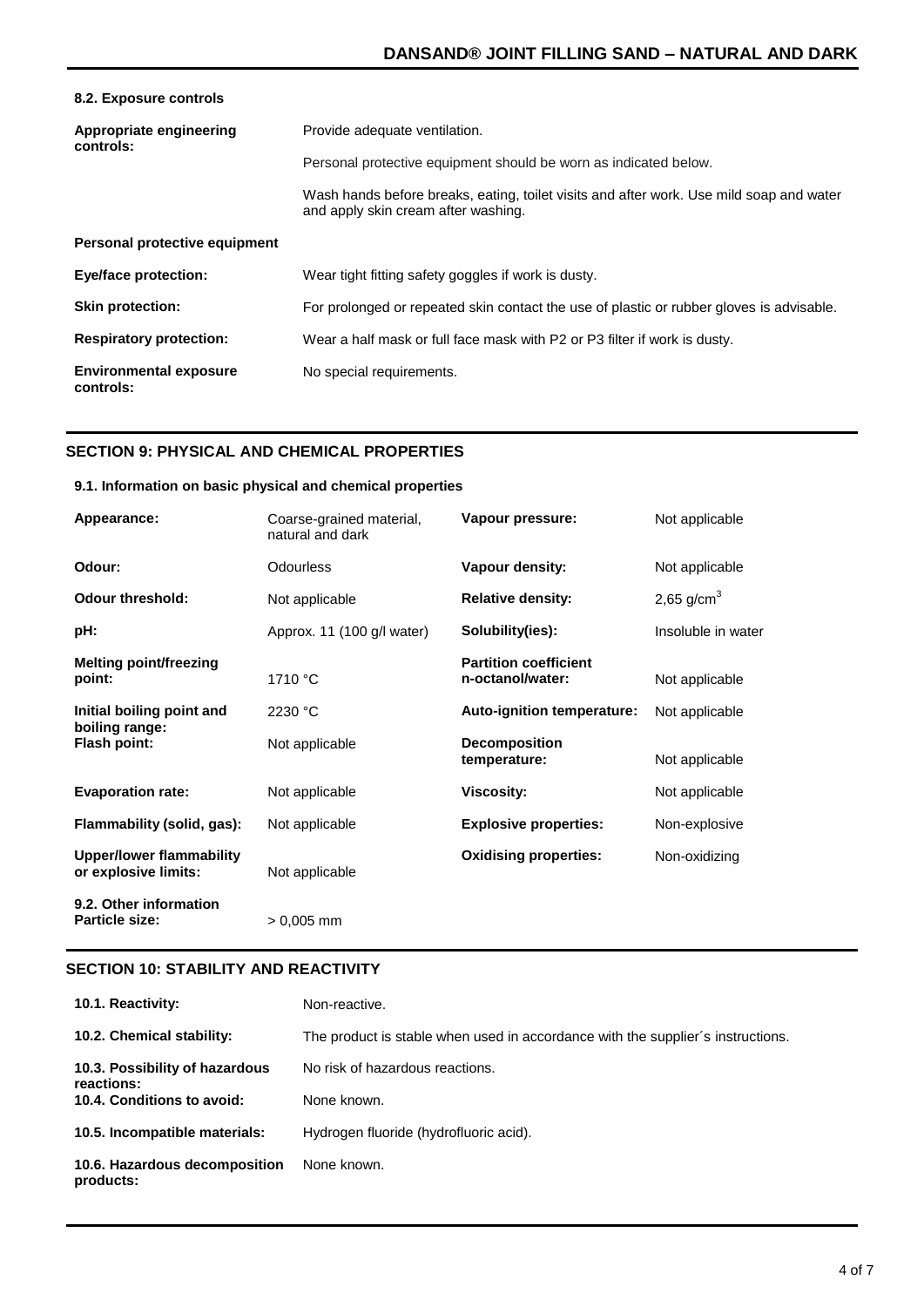#### **SECTION 11: TOXICOLOGICAL INFORMATION**

#### **11.1. Information on toxicological effects**

| Acute toxicity - oral:                                     | Ingestion of large amounts may cause discomfort.<br>The product does not have to be classified. Test data are not available.             |
|------------------------------------------------------------|------------------------------------------------------------------------------------------------------------------------------------------|
| Acute toxicity - dermal:                                   | The product does not have to be classified. Test data are not available.                                                                 |
| Acute toxicity - inhalation:                               | The product does not have to be classified. Test data are not available.                                                                 |
| <b>Skin corrosion/irritation:</b>                          | Dust may have a slight drying/irritating effect on skin.<br>The product does not have to be classified. Test data are not available.     |
| Serious eye damage/eye<br>irritation:                      | Dust in the eyes may cause irritation/mechanical irritation.<br>The product does not have to be classified. Test data are not available. |
| <b>Respiratory sensitisation or</b><br>skin sensitisation: | The product does not have to be classified. Test data are not available.                                                                 |
| Germ cell mutagenicity:                                    | The product does not have to be classified. Test data are not available.                                                                 |
| <b>Carcinogenic properties:</b>                            | The product does not have to be classified. Test data are not available.                                                                 |
| <b>Reproductive toxicity:</b>                              | The product does not have to be classified. Test data are not available.                                                                 |
| <b>Single STOT exposure:</b>                               | Inhalation of dust may cause irritation of the airways.<br>The product does not have to be classified. Test data are not available.      |
| <b>Repeated STOT exposure:</b>                             | The product contains no respirable silica dust at delivery.<br>The product does not have to be classified. Test data are not available.  |
| <b>Aspiration hazard:</b>                                  | No hazard.                                                                                                                               |
| Other toxicological effects:                               | None known.                                                                                                                              |

#### **SECTION 12: ECOLOGICAL INFORMATION**

| 12.1. Toxicity:                              | The product does not have to be classified. Test data are not available. |
|----------------------------------------------|--------------------------------------------------------------------------|
| 12.2. Persistence and<br>degradability:      | The product is not biodegradable. Test data are not available.           |
| 12.3. Bioaccumulative<br>potential:          | Does not bioaccumulate.                                                  |
| 12.4. Mobility in soil:                      | Negligible.                                                              |
| 12.5. Results of PBT and vPvB<br>assessment: | This product does not contain any PBT or vPvB substances.                |
| 12.6. Other adverse effects:                 | None.                                                                    |

#### **SECTION 13: DISPOSAL CONSIDERATIONS**

#### **13.1. Waste treatment methods:**

Dispose of waste and residues in accordance with local authority requirements.

Classification of the waste must be carried out in accordance with the EWC (European Waste Catalogue) code. The choice of EWC code depends on business and use.

**EWC-code:** 17 01 07 (Mixtures of concrete, bricks, tiles and ceramics other than those mentioned in 17 01 06)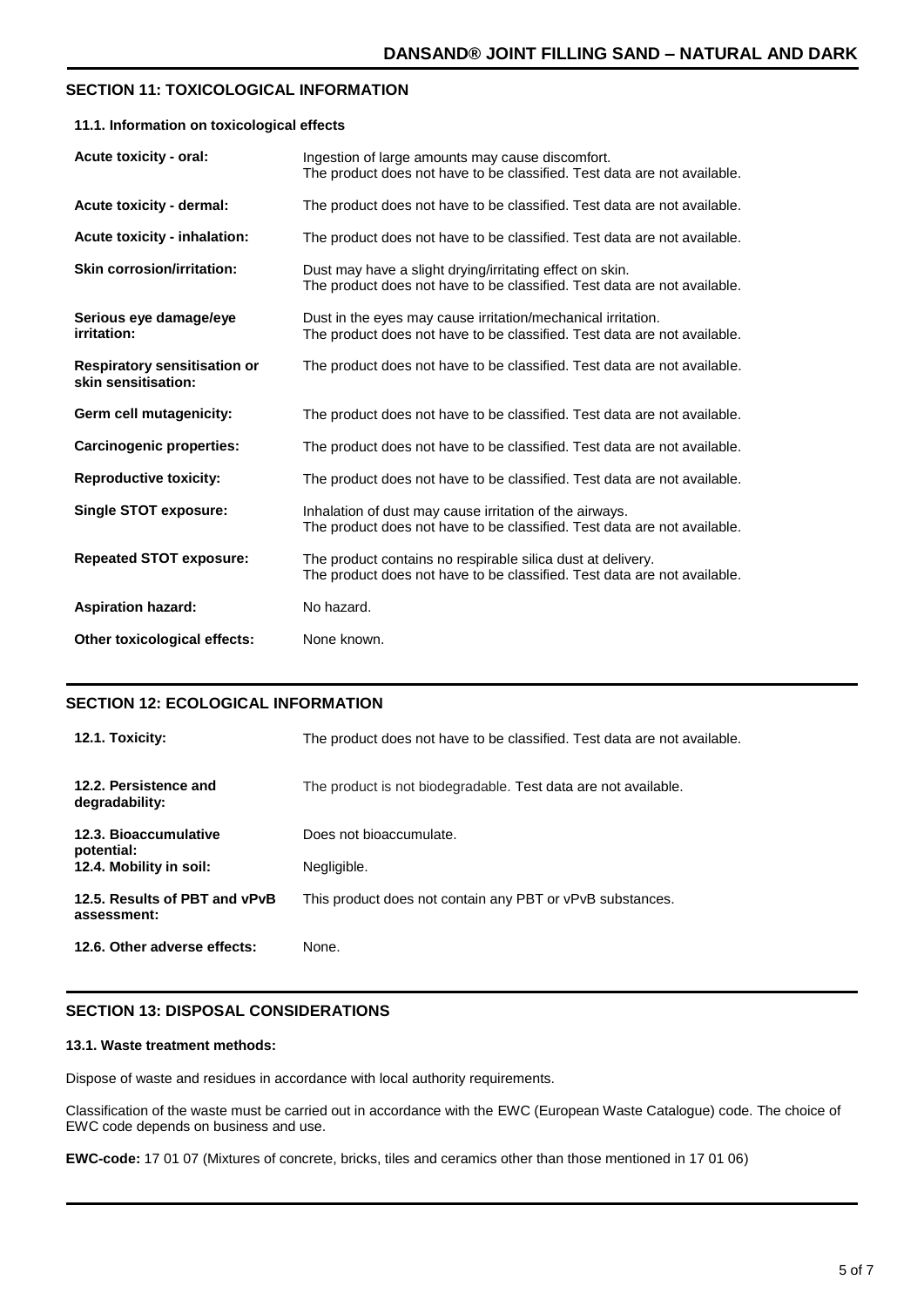# **SECTION 14: TRANSPORT INFORMATION**

The product is not classified as dangerous goods.

#### **ADR/RID**

| <b>14.1. UN</b><br>number | 14.2. UN proper shipping<br>name | 14.3. Transport<br>hazard class(es) | 14.4. Packing<br>aroup | 14.5.<br>Environmental<br>hazards | Other<br>information |
|---------------------------|----------------------------------|-------------------------------------|------------------------|-----------------------------------|----------------------|
|                           |                                  |                                     |                        |                                   |                      |

#### **IMDG**

| 14.1. UN<br>number | 14.2. UN proper shipping<br>name | 14.3. Transport<br>hazard class(es) | 14.4. Packing<br>aroup | 14.5.<br>Environmental<br>hazards | Other<br>information |
|--------------------|----------------------------------|-------------------------------------|------------------------|-----------------------------------|----------------------|
|                    |                                  |                                     |                        |                                   |                      |

#### **ADN**

| <b>14.1. UN</b><br>number | 14.2. UN proper shipping<br>name | 14.3. Transport<br>hazard class(es) | 14.4. Packing<br>group | 14.5.<br>Environmental<br>hazards | <b>Other</b><br>information |
|---------------------------|----------------------------------|-------------------------------------|------------------------|-----------------------------------|-----------------------------|
|                           | -                                |                                     |                        |                                   |                             |

#### **IATA**

| <b>14.1. UN</b><br>number | 14.2. UN proper shipping<br>name | 14.3. Transport<br>hazard class(es) | 14.4. Packing<br>aroup | 14.5.<br>Environmental<br>hazards | Other<br>information |
|---------------------------|----------------------------------|-------------------------------------|------------------------|-----------------------------------|----------------------|
|                           | -                                |                                     |                        |                                   |                      |

**14.6. Special precautions for user:** None.

**14.7. Transport in bulk according to Annex II of MARPOL 73/78 and the IBC Code:** Not relevant.

# **SECTION 15: REGULATORY INFORMATION**

**15.1. Safety, health and environmental regulations/legislation specific for the substance or mixture:**

**15.2. Chemical safety assessment:**

No chemical safety assessment has been carried out.

EH40/2005 Workplace exposure limits (second edition, published 2011).